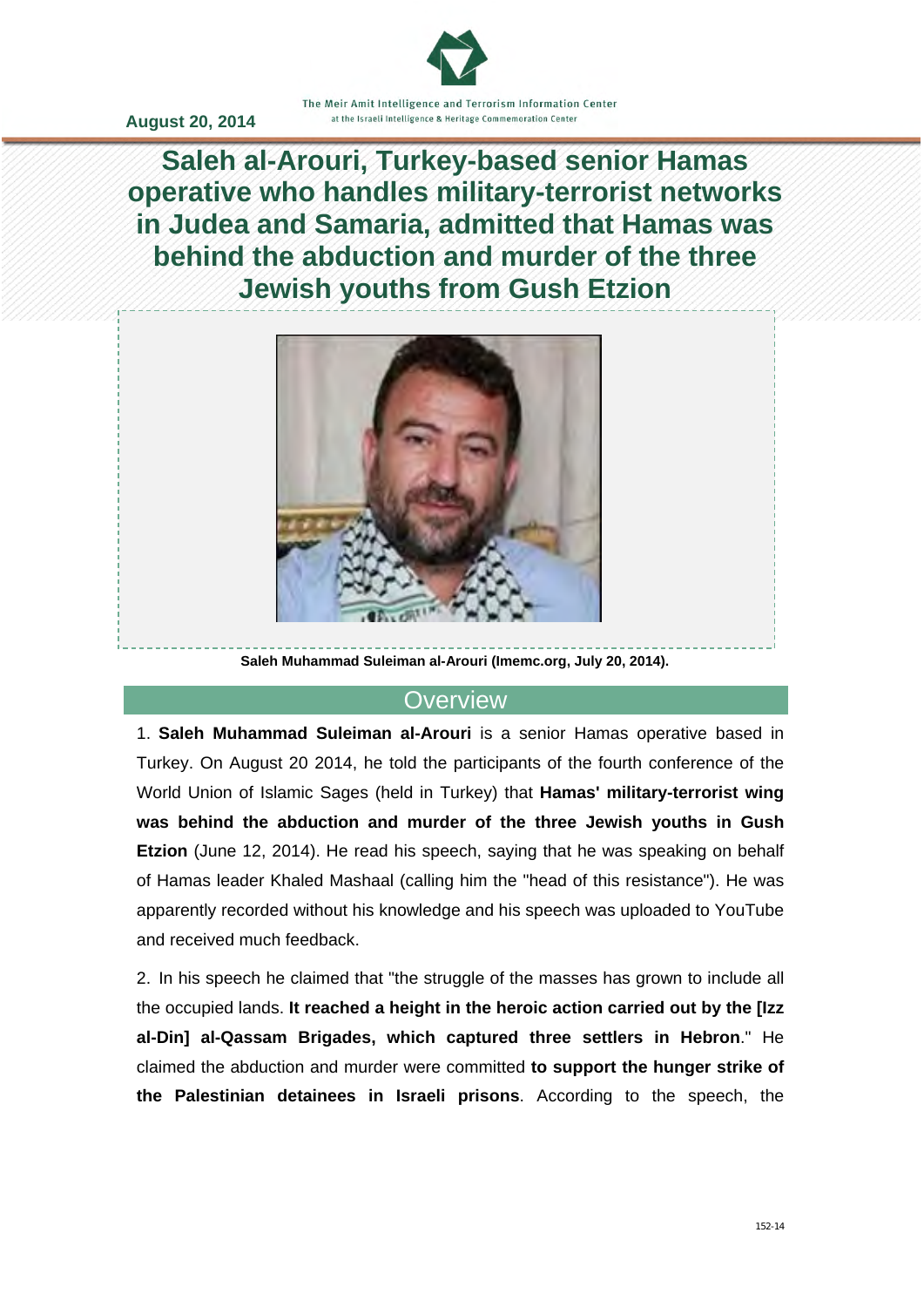abduction and murder a part of Hamas' campaign to ignite a new intifada throughout all of Palestine (including Israeli Arabs, "the Arabs of 1948").



**The video in which Saleh al-Arouri refers to the three murdered youths (YouTube, August 20, 2014) Click https://www.youtube.com/watch?v=h1\_eJjZCdZ4 for the video.** 

3. **It was the first time a senior Hamas figure admitted publicly (although the remarks were made in a closed forum) that Hamas' military-terrorist wing was behind the abduction and murder of the Israeli youths**, setting in motion the events that led to Operation Protective Edge. Until now, while Hamas publicly supported the attack, its spokesmen were careful not to formally claim responsibility. Senior Hamas figures and Hamas spokesmen went so far as to claim Israel was spreading false accusations and repeatedly claimed the affair was "an Israeli invention" (Facebook page of Sami Abu Zuhri and Al-Aqsa TV, June 30, 2014).

## **Reactions**

4. In ITIC assessment, the large amount of media feedback generated by al-Arouri's speech annoyed Hamas. Khaled Mashaal, the head of Hamas' political bureau, admitted in a follow-up interview that **Hamas operatives were in fact responsible for the abduction of the three Israeli youths, although he claimed that the Hamas leadership had no prior knowledge of it and only found out about it following the Israeli investigation**. He added that the leadership understood the Palestinians were frustrated by the "hostility and the occupation," and therefore took any action possible (Yahoo, August 23, 2014).

5. Saleh al-Arouri then fell in line with Khaled Mashaal, claiming that his speech had not been intended as a claim of Hamas responsibility for the abduction or killing of the three youths. He claimed that he had been referring to a group of Hamas operatives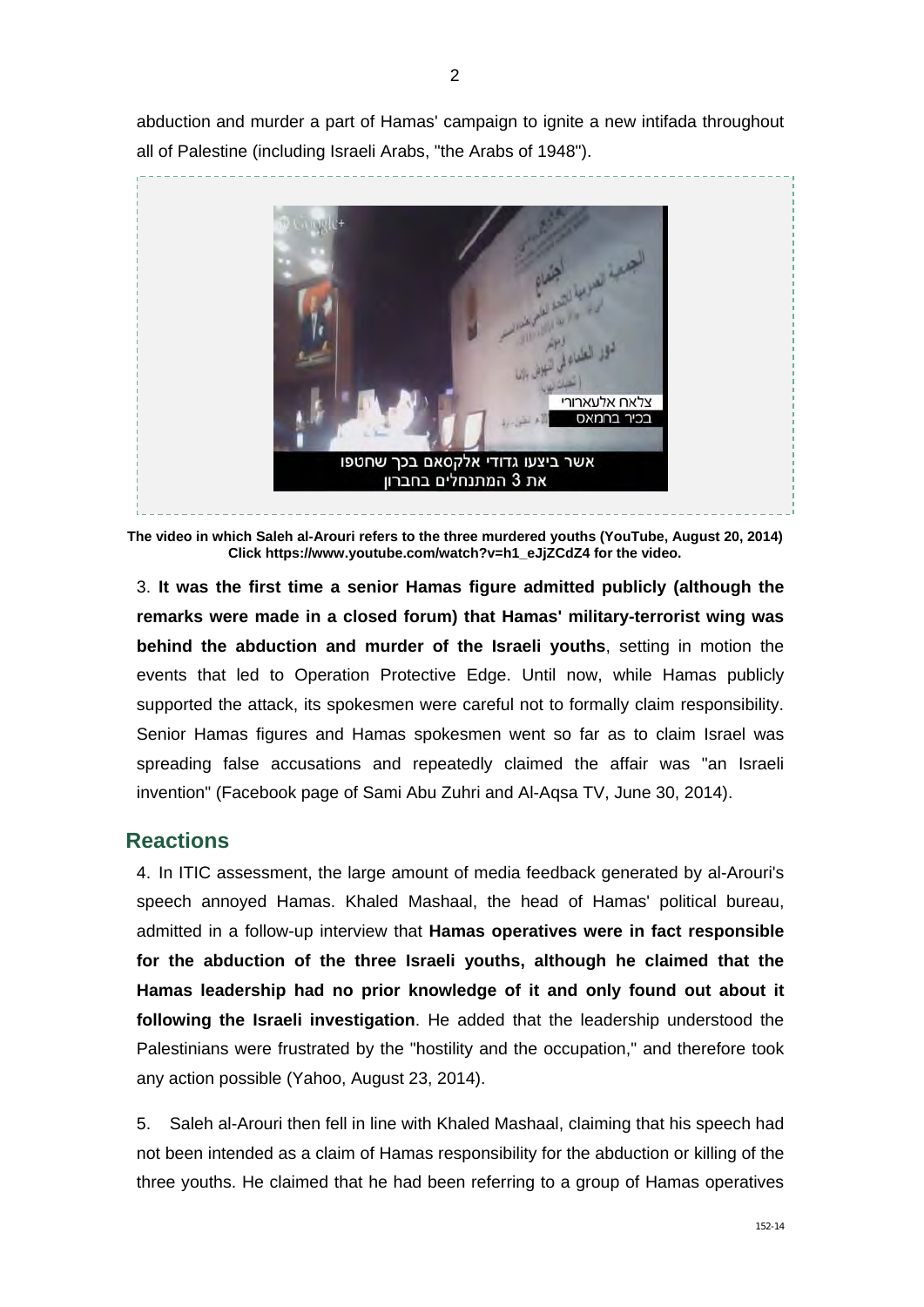who carried out the abduction against Israel, as revealed by the Israeli investigations. He claimed the Hamas leadership had no prior knowledge of the group of abductors and only found out later that they belonged to Hamas (Hamas.info, August 23, 2014).

### **Profile of Saleh al-Arouri**

6. Saleh al-Arouri was born in the village of Aroura (in the Ramallah district) in 1966, **is a member of Hamas' political bureau and held the prisoners' affairs portfolio**. In the 1990s he was one of the founders of the Hamas' military-terrorist wing in Judea and Samaria. He was detained by Israel in 1992 and sentenced to five years in prison for membership in a terrorist organization. Since then he has served various prison sentences. He was released on March 30, 2010 and expelled from Israel. He went to Jordan and from there to Syria. In Syria he was appointed to Hamas' political bureau and given the prisoners' affairs portfolio. He was a member of the Hamas negotiating team in the Gilad Shalit prisoner exchange deal.

7. Saleh al-Arouri recently moved to Turkey, which provides Hamas with political, propaganda and economic support. **In Turkey he enjoys freedom of action, which he uses to handle Hamas military-terrorist infrastructure in Judea and Samaria** (Shabak.gov.il August 19, 2014). **As part of Hamas' anti-Israeli incitement campaign, al-Arouri repeatedly calls on the residents of Judea and Samaria to carry out terrorist activities against Israel by beginning a third intifada**.

## Handling and Directing Hamas Military-Terrorist Networks in Judea and Samaria

8. **Released from prison in Israel and having moved to Syria, Saleh al-Arouri resumed his terrorist activities**. Arriving in Syria, he was appointed to Hamas' political bureau and received the prisoners' affairs portfolio. He was involved in the Gilad Shalit deal. At the same time, as responsible for Judea and Samaria in Hamas' external headquarters, **he continued to establish, fund and strengthen the Hamas military-terrorist infrastructure in Judea and Samaria**. During the past two years his name has been mentioned in connection with the handling of Hamas terrorist networks in Judea and Samaria. Examples follow.

## **Directing a Military-Terrorist Network Planning to Carry Out Terrorist Attacks in Israel**

9. Between May and August 2014, the Israeli security forces detained several dozen Hamas operatives in Judea, Samaria and Jerusalem suspected of involvement in establishing a military-terrorist infrastructure to carry out terrorist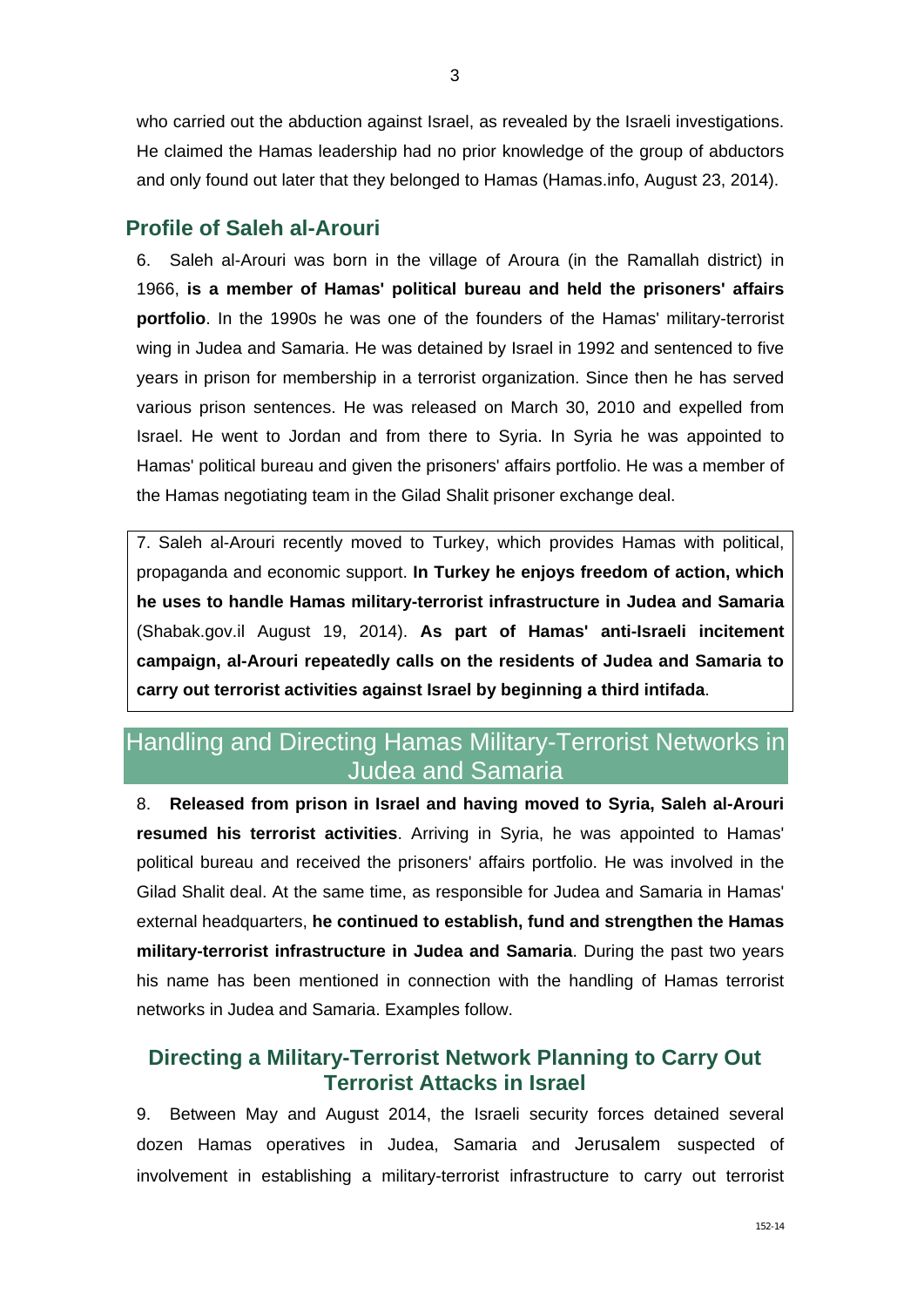attacks in Israel. According to the Israel Security Agency (ISA) the infrastructure, which was **directed by a Hamas headquarters in Turke**y, recruited operatives and acquired weapons and may also have planned to overthrow the Palestinian Authority (PA). When the network was exposed large quantities of weapons, ammunition and money were discovered. The network was headed by **Riyad Nasser, from Deir Qaddis (in the Ramallah district), who had previously been imprisoned in Israel** (Shabak.gov.il August 19, 2014).

10. The ISA investigation revealed that **Riyad Nasser was recruited by Saleh al-Arouri, who was expelled from Israel and currently resides in Turkey**. Before his expulsion he charged **Riyad Nasser with constructing an extensive Hamas network in Judea and Samaria to undermine local stability and instigate a third intifada**. To that end a number of local squads were formed which were directly handled by Riyad Nasser. Squads were formed in Nablus, Bethlehem, the Yatir region, Jerusalem and Tulkarm. Experts in engineering and chemistry were also recruited. According to the ISA, one of the network's objectives was to overthrow the PA, but apparently the plan was still in hits first stages (Shabak.gov.il August 19, 2014).



**Left: One of the locations where weapons were hidden. Right: Some of the weapons found in the squad's possession (Shabak.gov.il August 18, 2014).** 

11. **Saleh al-Arouri** denied involvement in directing a terrorist network. In response to the detention of 94 Palestinians suspected of membership in the Hamas network, he claimed the information was "false" and meant to "whitewash the failure of Israeli intelligence." He claimed "the weapon of the resistance" [i.e., terrorism] targeted only Israel and that the detainees were "resistance fighters." He also claimed that there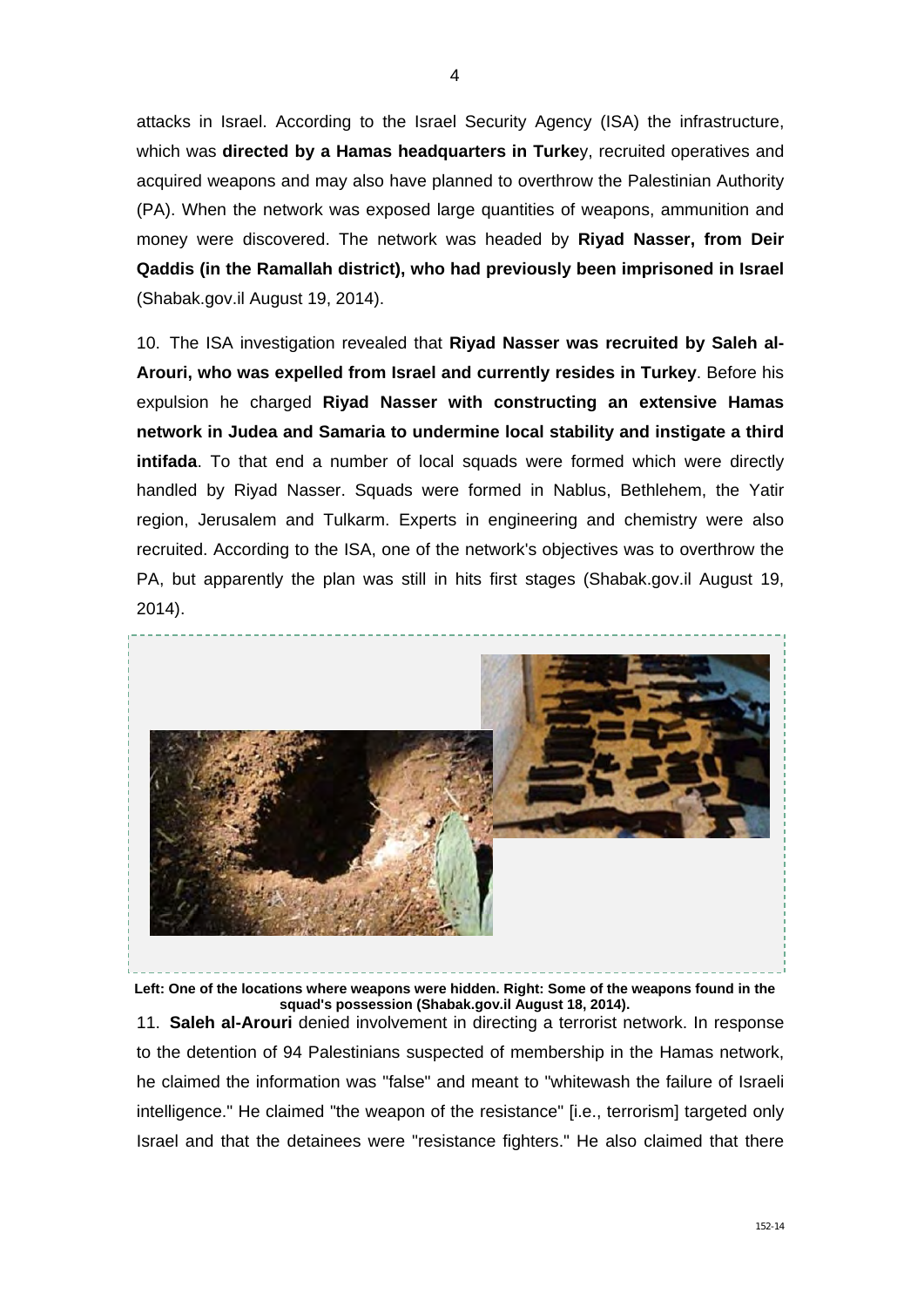5

was no network in Judea and Samaria with 94 operatives, because Hamas squads acted separately and in small groups (Al-Aqsa TV, August 19, 2014).

## **Funding Terrorist Activity**

12. At the beginning of 2013 two Hamas operatives were detained. They had tried to smuggle funds into Judea and Samaria via the Allenby Bridge. **They were found to be carrying €10,000 and \$900 hidden in cigarette cartons**. During interrogation they revealed that they were supposed to receive additional funds for Saleh al-Arouri (Shabak.gov.il April, 2014). **The money was to be used to finance Hamas' terrorist activities in Judea and Samaria**.

# **Rebuilding Hamas' Military-Terrorist Headquarters in Judea and Samaria**

13. According to reports in the Israeli media at the end of 2013, **Hamas rebuilt its military-terrorist headquarters in Judea and Samaria**. It was directed by a group of terrorist operatives who served long prison sentences in Israel for killing Israelis. They were released in the Gilad Shalit deal and expelled to the Gaza Strip, and led by **Saleh al-Arouri**. He is supported by a group of operatives in the Gaza Strip, who regularly transmit instructions and sums of money for the Judea and Samaria squads (Amos Harel in Haaretz, December 20, 2013).

### **Propaganda Activity**

14. On May 5, 2014, a rally was held in Istanbul in support of the hunger-striking administrative detainees in Israel. Among those present were **Husam Badran**, an external spokesman for Hamas, and **Saleh al-Arouri**, who were Hamas' representatives at the rally (Al-Aqsa TV, May 10, 2014).

15. Interviewed by Al-Quds Al-Arabi, he claimed **he expected the outbreak of an armed popular intifada against Israel in Judea and Samaria**. He claimed the "resistance" in Judea and Samaria were constantly gaining power, which would eventually lead to an overall confrontation with Israel. He also expressed hope that the "resistance" in Judea and Samaria would be able to acquire rockets. Asked if that were possible, he claimed that rockets could be manufactured in the Gaza Strip, which was under siege, and that in Judea and Samaria it would also be possible to overcome the difficulties and manufacture rockets. He also claimed that in a new war against Israel there would be "surprises" and that every future round of confrontation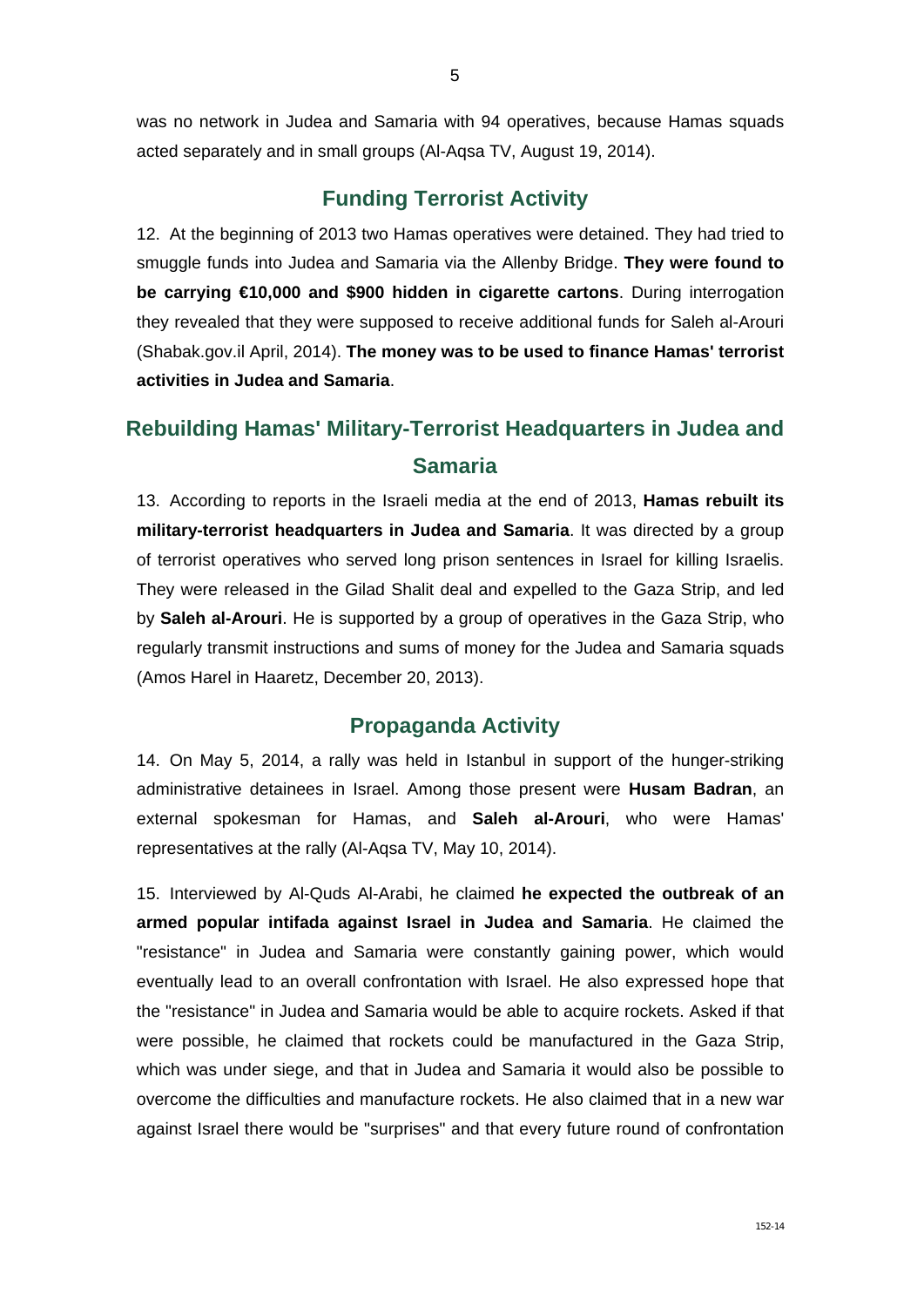would be different from the previous one because Hamas did not stop developing its capabilities (Alquds.co.uk, May 4, 2014).

16. On May 6, 2014, Saleh al-Arouri was interviewed from Istanbul during the funeral held for the remains of Hamas operatives Adel and Imad Awadallah,<sup>1</sup> which were returned by Israel to the Palestinians. He praised the Awadallah brothers and stressed the concept of "resistance" [i.e., terrorism] against Israel (Al-Aqsa TV, May 6, 2014). He claimed [the day of the funeral] was an important day in the history of jihad and the struggle in Judea and Samaria, stressing that "the option of resistance" had not disappeared: **it was currently to be found in sleeper cells and the underground, the result of external pressures, but it would arise at the first opportunity**. He claimed the Palestinians had no way of extricating themselves from the [so-called Israeli] "occupation" except for jihad, which resulted in casualties. He also claimed that the Palestinians were at a crossroads, because their attempts to restore their rights through negotiations, UN agencies and international organizations had reached a dead end (Al-Aqsa TV, April 30, 2014).



**Saleh al-Arouri interviewed from Istanbul by Al-Aqsa TV during the funeral for the remains of Hamas operatives Adel and Imad Awadallah (Al-Aqsa TV, May 6, 2014).** 

 $\overline{a}$ 

 $1$  The Awadallah brothers were among the founders of Hamas' military-terrorist wing in Judea and Samaria. They were killed on September 10, 1998, in an exchange of fire with IDF forces near Tarqumia (near Hebron). Their remains were returned to the Palestinians on April 29, 2014, according to an agreement following an Israeli Supreme Court decision. On April 30, 2014, Hamas held a mass funeral for the two, which turned into a show of force for Hamas in Judea and Samaria. It was made possible by the agreement between Hamas and Fatah for a national consensus government.